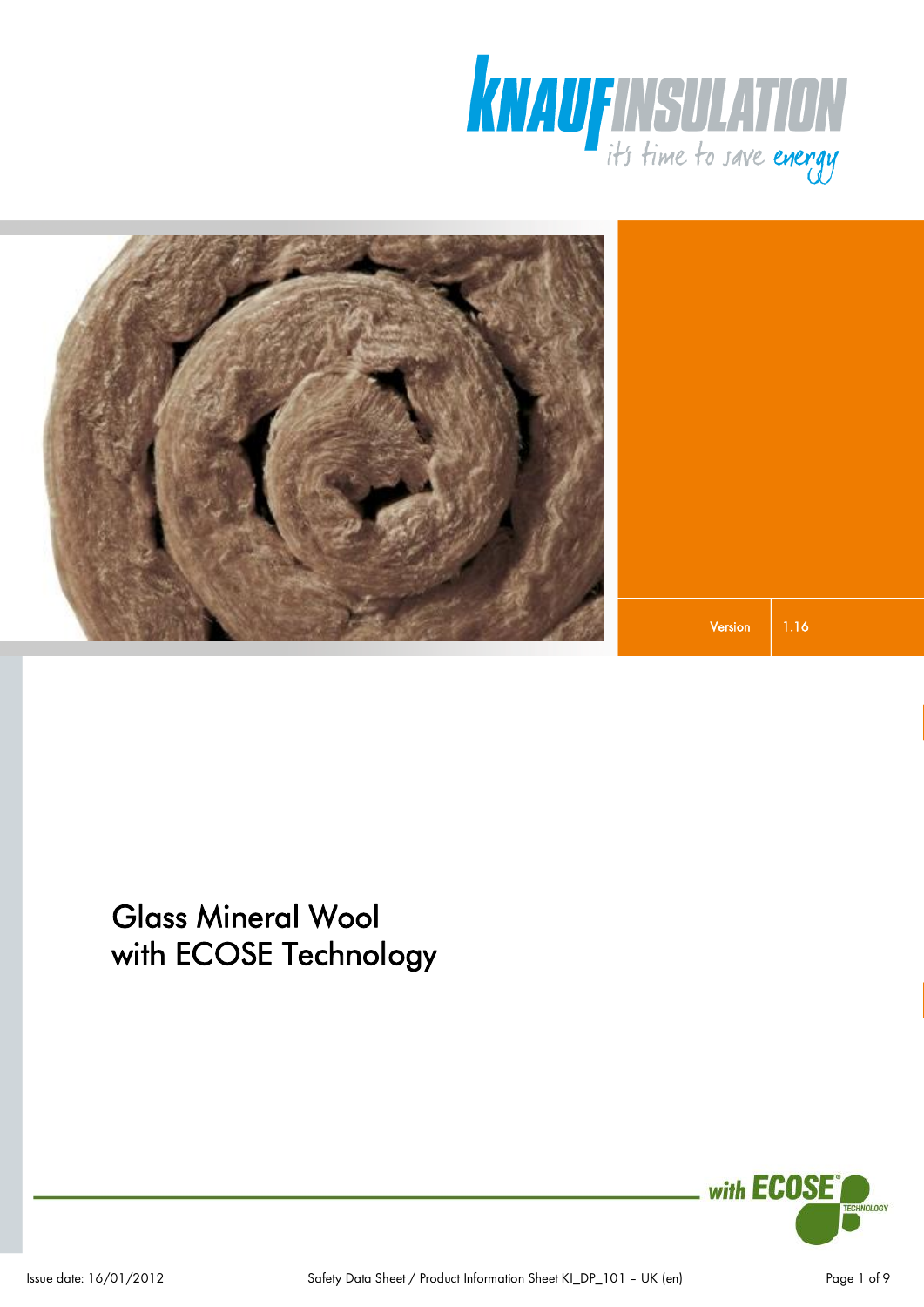

Glass Mineral Wool with ECOSE Technology



٦

### 1. IDENTIFICATION OF THE SUBSTANCE/MIXTURE AND OF THE COMPANY/UNDERTAKING

| 1.1. Product identifier         |                                                       |                                                                                                                |                                                                                                 |  |
|---------------------------------|-------------------------------------------------------|----------------------------------------------------------------------------------------------------------------|-------------------------------------------------------------------------------------------------|--|
| Generic product name            |                                                       | : Knauf Insulation Glass Mineral Wool                                                                          |                                                                                                 |  |
|                                 |                                                       | 1.2. Relevant identified uses of the substance or mixture and uses advised against                             |                                                                                                 |  |
| Recommended use                 |                                                       | and in building construction.                                                                                  | : Thermal and/or acoustic insulation for use in technical applications, industrial applications |  |
|                                 | 1.3. Details of the supplier of the safety data sheet |                                                                                                                |                                                                                                 |  |
| Producer                        |                                                       | $:$ Knauf Insulation<br>Head Office,<br>Am Bahnhof<br>97346 Iphofen<br>Germany<br>Web: www.knaufinsulation.com |                                                                                                 |  |
| Region                          | Contact                                               | Telephone number                                                                                               | Email                                                                                           |  |
| UK                              | Head Office<br><b>Country Contact</b>                 | +32 (0) 1048 8460<br>+44 (0) 1744 766 666                                                                      | sds@knaufinsulation.com<br>chris.roughneen@knaufinsulation.com                                  |  |
| 1.4. Emergency telephone number |                                                       |                                                                                                                |                                                                                                 |  |
|                                 |                                                       |                                                                                                                |                                                                                                 |  |

### 2. HAZARDS IDENTIFICATION

| 2.1. Classification of the substance or mixture        |                                                                                           |  |
|--------------------------------------------------------|-------------------------------------------------------------------------------------------|--|
| European directive 67/548/EEC                          | : The product is not classified.                                                          |  |
| Regulation (CE) n°1272/2008                            | : The product is not classified.                                                          |  |
| 2.2. Label elements                                    |                                                                                           |  |
| There are no Risk Phrases associated with this product |                                                                                           |  |
| 2.3. Other hazards                                     |                                                                                           |  |
| Most important hazards                                 | : The mechanical effect of fibres in contact with the skin can cause a temporary itching. |  |
| Specific hazards                                       | : not applicable                                                                          |  |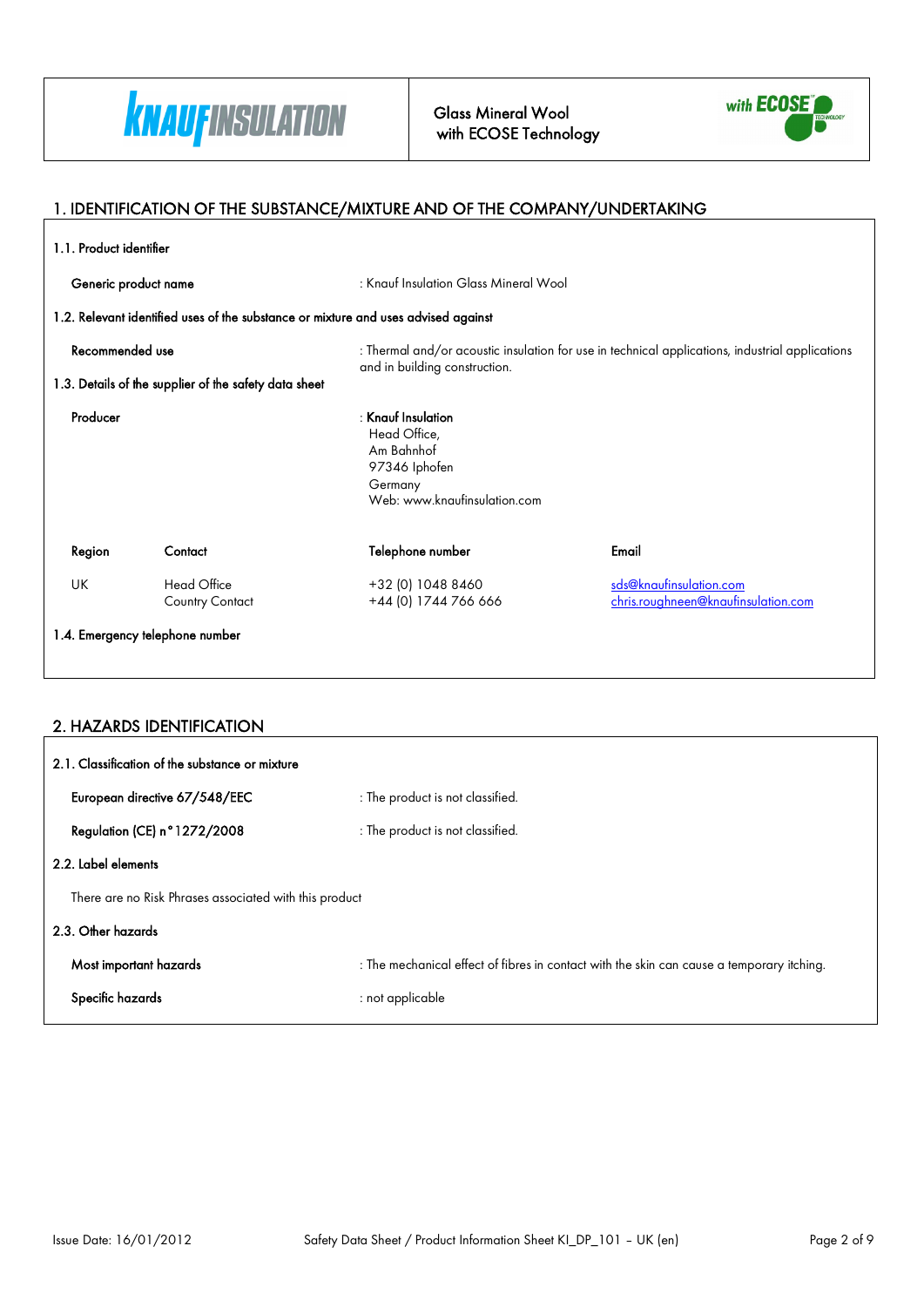### 3. COMPOSITION / INFORMATION on INGREDIENTS

#### 3.2. Mixtures

| Substance                                                                    | C.A.S.<br>number <sup>21</sup> | weight<br>(%) | Classification and<br>labelling<br>(Regulation (CE)<br>n°1272/2008)® | Classification and<br>labelling<br>(European directive<br>67/548/EEC as<br>amended 97/69/EC) | <b>REACH Registration</b><br><b>Number</b> | <b>EC</b> number |
|------------------------------------------------------------------------------|--------------------------------|---------------|----------------------------------------------------------------------|----------------------------------------------------------------------------------------------|--------------------------------------------|------------------|
| Glass mineral wool [1]                                                       | None                           | $87 - 100\%$  | Not Classified                                                       | Not Classified                                                                               | 01-2119472313                              | 926-099-9        |
| Thermo set, inert<br>polymer bonding<br>agent derived from<br>plant starches | None                           | $0 - 13%$     | Not Classified                                                       | Not Classified                                                                               |                                            |                  |

(1): Mineral wool man (machine) made vitreous fibre (mmvf), alkali and alkaline earth (CaO + MgO + NaO + K2O) > 18 % in weight meeting the requirements of Note Q of directive 97/69/EEC

(2) : C.A.S. : Chemical Abstract Service

(3) : Glass mineral wool insulation fibres are not classified carcinogenic according to regulation n° 1272/2008 (page 335 of the JOCE L353 of December 31, 2008)

Possible facing or encapsulation materials: glass veil, or polyester mat or aluminium or Kraft paper or encapsulated in low density polyethylene (LDPE) and metallised LDPE film.

### 4. FIRST AID MEASURES

| 4.1 Description of first aid measures                                                   |                        |                                                                                                                   |  |
|-----------------------------------------------------------------------------------------|------------------------|-------------------------------------------------------------------------------------------------------------------|--|
|                                                                                         | <b>Exposure route:</b> |                                                                                                                   |  |
|                                                                                         | Inhalation             | : Remove from exposure. Rinse the throat and blow nose to clear dust.                                             |  |
|                                                                                         | Skin contact           | : If mechanical irritation occurs, remove contaminated clothing and wash skin gently with cold<br>water and soap. |  |
| $\overline{\phantom{a}}$                                                                | Eyes contact           | : Rinse abundantly with water for at least 15 minutes.                                                            |  |
| $\overline{\phantom{a}}$                                                                | Ingestion              | : Drink plenty of water if accidentally ingested.                                                                 |  |
| 4.2 Most important symptoms and effects, both acute and delayed                         |                        |                                                                                                                   |  |
| The mechanical effect of fibres in contact with the skin can cause a temporary itching. |                        |                                                                                                                   |  |

#### 4.3. Indication of any immediate medical attention and special treatment needed

If any adverse reaction or discomfort continues from any of the above exposures, seek professional medical advice

#### 5. FIREFIGHTING MEASURES

| 5.1. Extinguishing media                                   |                                                                                                                                                                                                                                                                                                   |  |
|------------------------------------------------------------|---------------------------------------------------------------------------------------------------------------------------------------------------------------------------------------------------------------------------------------------------------------------------------------------------|--|
| Suitable extinguishing media                               | : Water, foam, carbon dioxide $(CO2)$ and dry powder.                                                                                                                                                                                                                                             |  |
| 5.2. Special hazards arising from the substance or mixture | : Products do not pose a fire hazard in use; however, some packaging materials or<br>facings may be combustible. Products of combustion from product and packaging -<br>carbon dioxide, carbon monoxide and some trace gases such as ammonia, nitrogen<br>oxides and volatile organic substances. |  |
| 5.3. Advice for firefighters                               | : In large fire in poorly ventilated areas or involving packaging materials respiratory<br>protection / breathing apparatus may be required.                                                                                                                                                      |  |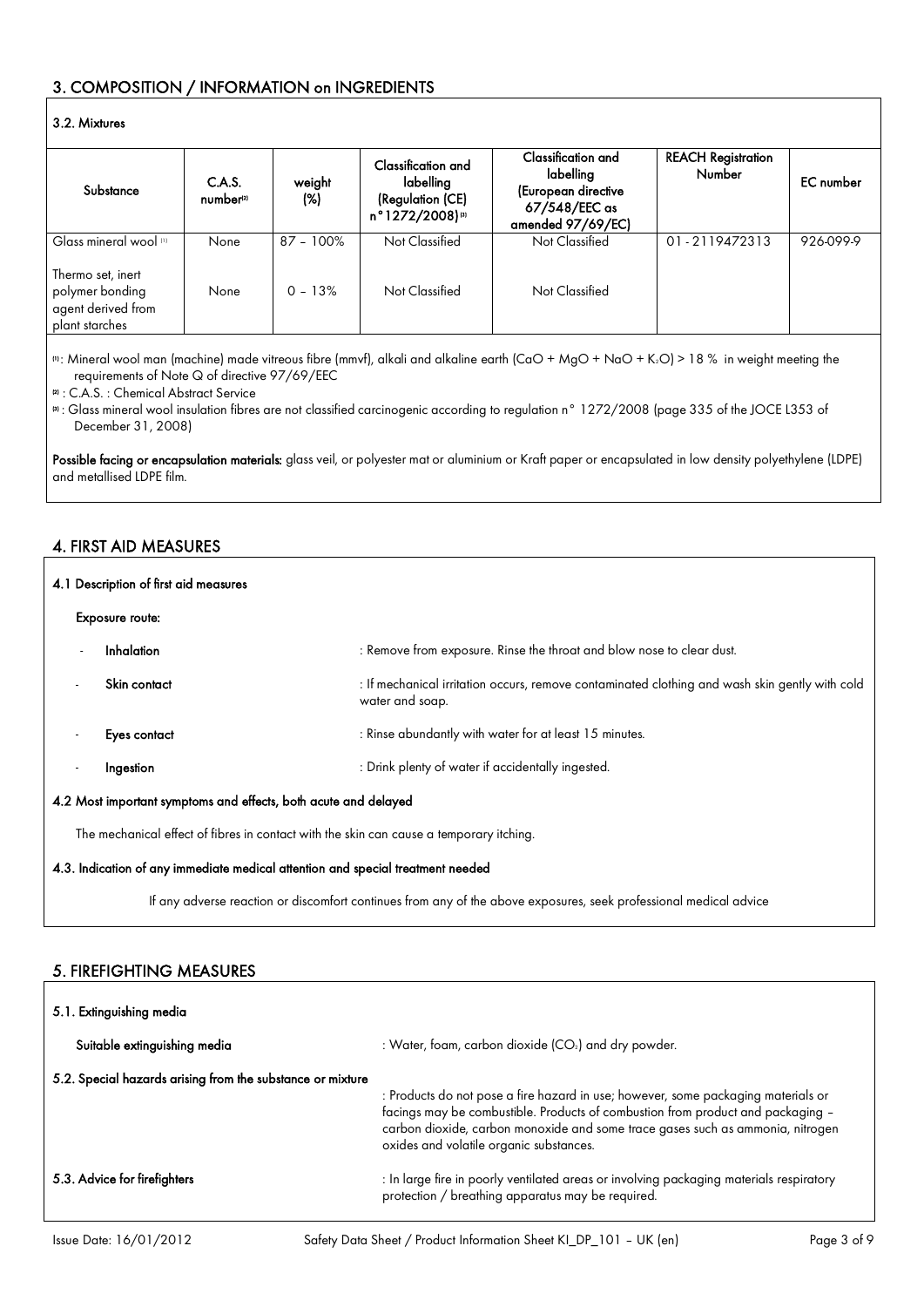### 6. ACCIDENTAL RELEASE MEASURES

| 6.1. Personal precautions, protective equipment and emergency procedures |                                                                                                                                |  |
|--------------------------------------------------------------------------|--------------------------------------------------------------------------------------------------------------------------------|--|
| Personal precautions                                                     | : In case of presence of high concentrations of dust, use the same personal protective<br>equipment as mentioned in section 8. |  |
| 6.2. Environmental precautions                                           |                                                                                                                                |  |
| <b>Environmental protection</b>                                          | $:$ not relevant                                                                                                               |  |
| 6.3. Methods and material for containment and cleaning up                |                                                                                                                                |  |
| Methods for cleaning up                                                  | : Vacuum cleaner or dampen down with water spray prior to brushing up.                                                         |  |
| 6.4. Reference to other sections                                         | : For personal protection, see section 8. For waste disposal, see section 13.                                                  |  |
|                                                                          |                                                                                                                                |  |

### 7. HANDLING and STORAGE

 $\overline{1}$ 

| 7.1. Precautions for safe handling                                |                                                                                                                                                      |  |
|-------------------------------------------------------------------|------------------------------------------------------------------------------------------------------------------------------------------------------|--|
| - Technical measures                                              | : No specific measure. Cut using a knife, do not use a saw or use power tools.                                                                       |  |
| - Precautions                                                     | : Ensure adequate ventilation of workplace.                                                                                                          |  |
| - Safe handling advice                                            | : Avoid unnecessary handling of unwrapped product.                                                                                                   |  |
| 7.2. Conditions for safe storage, including any incompatibilities |                                                                                                                                                      |  |
| - Technical measures                                              | : No specific measure, palletised products should be stored in accordance with Knauf<br>Insulation guidance sheet and site specific risk assessment. |  |
| - Suitable storage condition                                      | : Store products removed from pallet and packaging or loose un-palletised product,<br>in a dry location.                                             |  |
| - In-compatible materials                                         | : none                                                                                                                                               |  |
| - Packaging material                                              | : Delivered packed in polyethylene film and or on wooden pallets                                                                                     |  |
| 7.3. Specific end use(s)                                          | : not relevant                                                                                                                                       |  |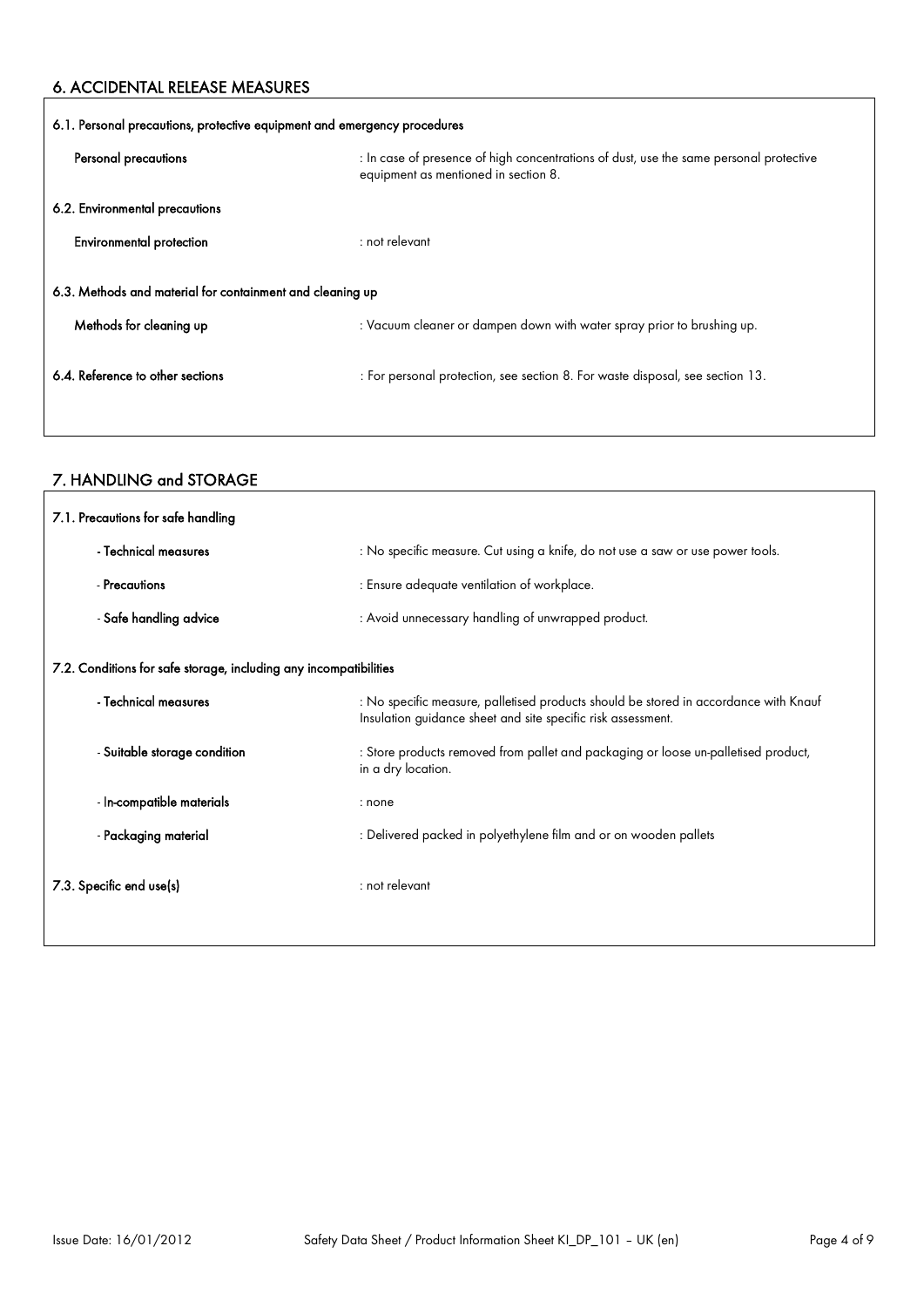### 8. EXPOSURE CONTROLS / PERSONAL PROTECTION

| 8.1. Control parameters           |                                                                              |                                                                                                                                                                                        |
|-----------------------------------|------------------------------------------------------------------------------|----------------------------------------------------------------------------------------------------------------------------------------------------------------------------------------|
| <b>Exposure Limit Value</b>       | : None at European level, refer to member state guidelines and legislation:- |                                                                                                                                                                                        |
|                                   | UK:                                                                          | Airborne 2 f/ml, total inhalable gravimetric limit; 5 mg/m <sup>3</sup>                                                                                                                |
| 8.2. Exposure controls            |                                                                              |                                                                                                                                                                                        |
| <b>Engineering controls</b>       | : No specific requirements                                                   |                                                                                                                                                                                        |
| Individual protection equipments: |                                                                              |                                                                                                                                                                                        |
| - Respiratory protection          |                                                                              | : Wearing a face mask type in accordance with EN 149 FFP1 is<br>recommended when using products in confined atmosphere or during<br>operations which can generate emission of any dust |
| - Hand protection                 |                                                                              | : Gloves to avoid itching in conformity with EN 388                                                                                                                                    |
| - Eyes protection                 |                                                                              | : Goggles especially if working above shoulders. Eye protection to EN 166 is advised                                                                                                   |
| - Skin protection                 | : Cover exposed skin.                                                        |                                                                                                                                                                                        |
| - Hygiene measures                |                                                                              | : After contact, wash hands with cold water and soap                                                                                                                                   |

The following sentence and pictograms are printed on packaging:

"The mechanical effect of fibres in contact with skin may cause temporary itching"

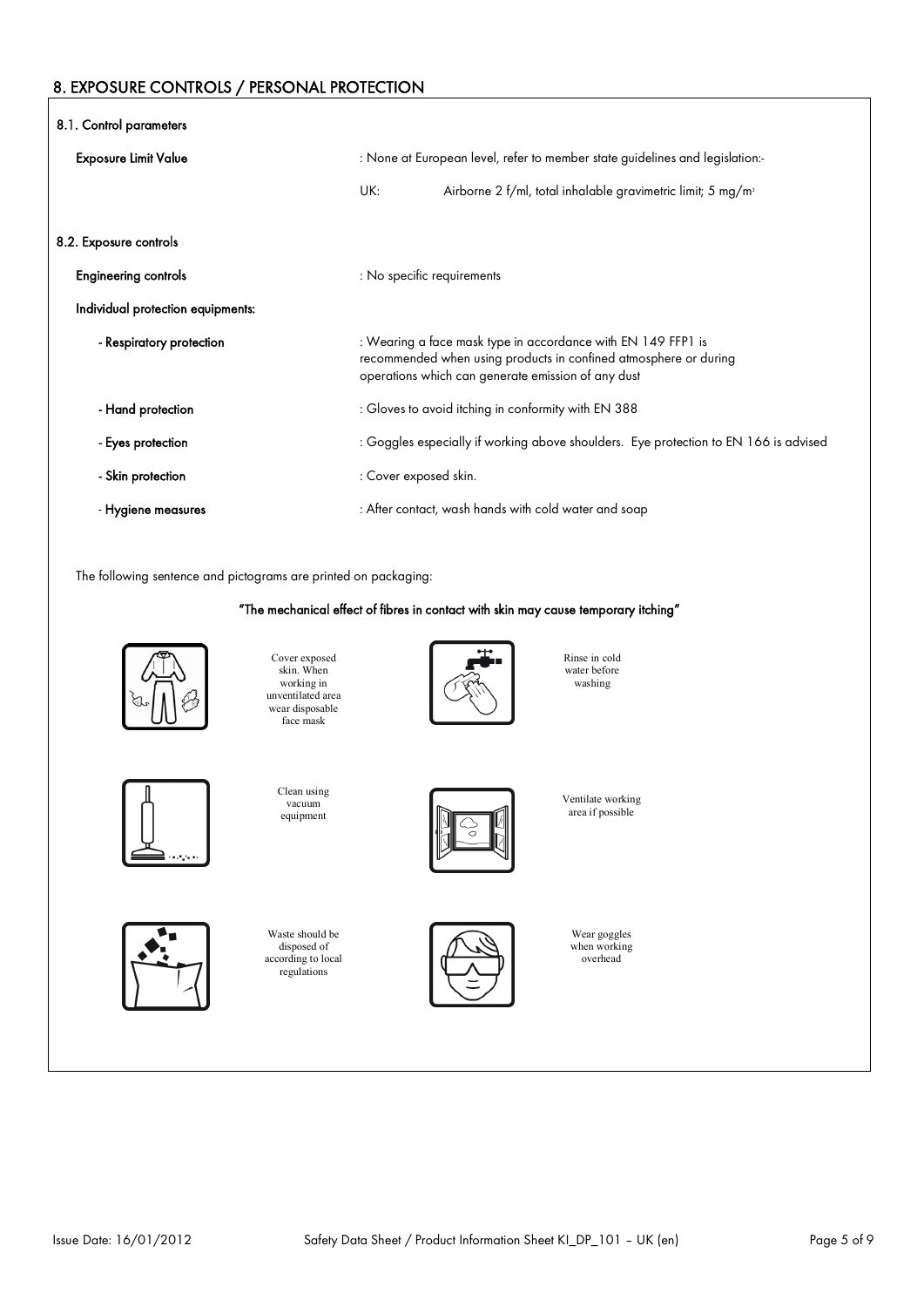### 9. PHYSICAL and CHEMICAL PROPERTIES

| 9.1. Information on basic physical and chemical properties       |                                                      |  |
|------------------------------------------------------------------|------------------------------------------------------|--|
| Physical state                                                   | : Solid                                              |  |
| Form                                                             | : Roll, panel or loose fibre                         |  |
| Colour                                                           | : Brown                                              |  |
| Odour                                                            | : not relevant                                       |  |
| pH                                                               | : not relevant                                       |  |
| <b>Boiling point</b>                                             | : not relevant                                       |  |
| Flash point                                                      | : not relevant                                       |  |
| Flammability                                                     | : not relevant                                       |  |
| <b>Explosive properties</b>                                      | : not relevant                                       |  |
| Density                                                          | : From 9 to 35 kg/m <sup>3</sup>                     |  |
| Water solubility                                                 | : Generally chemically inert and insoluble in water. |  |
| Fat solubility                                                   | : not applicable                                     |  |
| 9.2. Other information:                                          |                                                      |  |
| Approximate nominal diameter of fibres                           | : 3 à 5 µm                                           |  |
| Length weight geometric mean<br>diameter less 2 standard errors: | $< 6 \mu m$                                          |  |
| Orientation of fibres                                            | : Random                                             |  |
|                                                                  |                                                      |  |

### 10. STABILITY and REACTIVITY

| 10.1. Reactivity                         | : None.                                                                                                                                                                                                                                              |
|------------------------------------------|------------------------------------------------------------------------------------------------------------------------------------------------------------------------------------------------------------------------------------------------------|
| 10.2. Chemical Stability                 | : Binder will decompose above 200 °C                                                                                                                                                                                                                 |
| 10.3. Possibility of hazardous reactions | : None in normal conditions of use                                                                                                                                                                                                                   |
| 10.4. Conditions to avoid                | : Heating above $200^{\circ}$ C.                                                                                                                                                                                                                     |
| 10.5. Incompatible materials             | : None.                                                                                                                                                                                                                                              |
| 10.6. Hazardous decomposition products   | : None in normal condition of use. Decomposition of binder above 200°C may produce<br>carbon dioxide and some trace gases. The duration of release is dependant upon the<br>thickness of the insulation, binder content and the temperature applied. |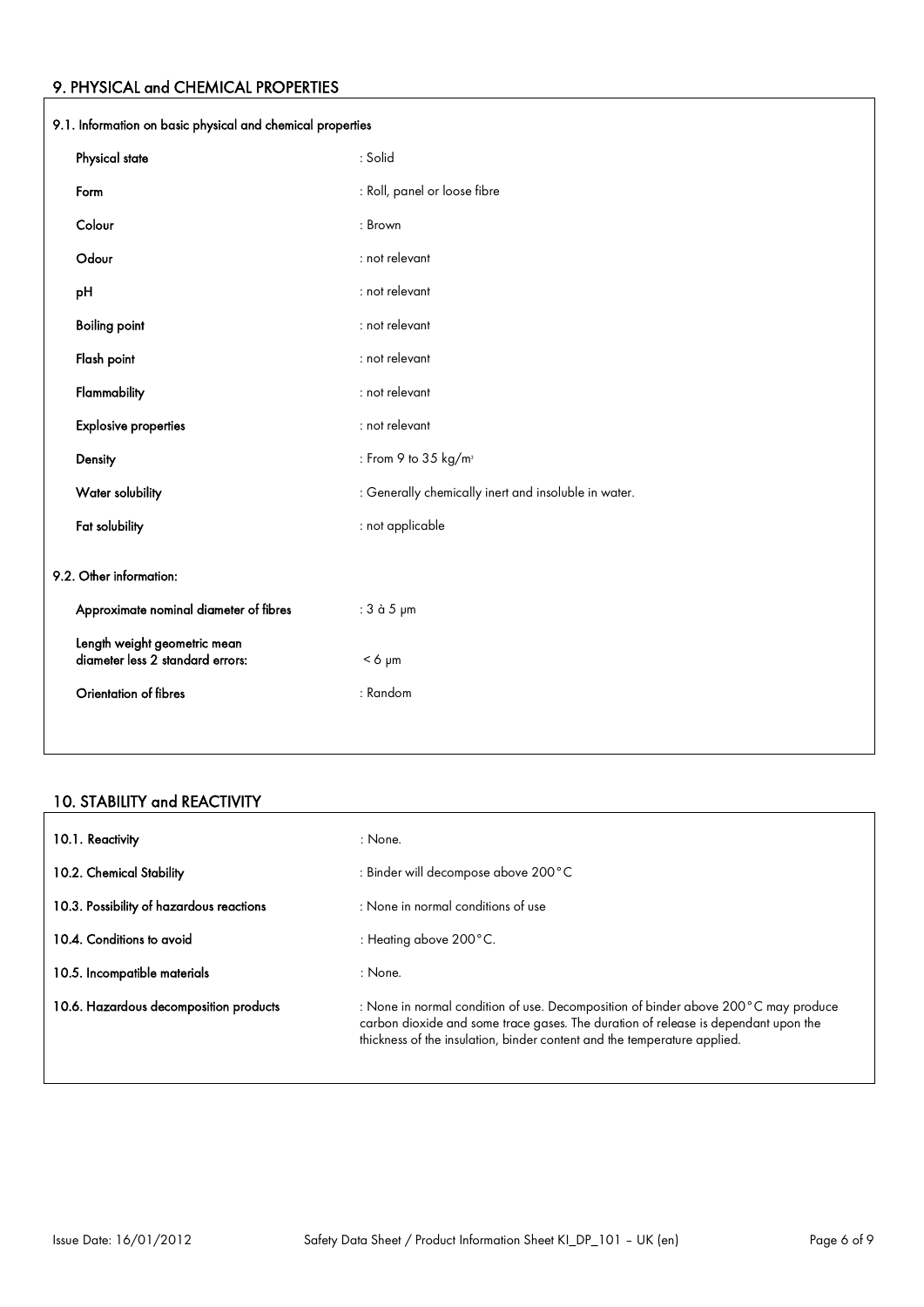### 11. TOXICOLOGICAL INFORMATION

| 11.1 Information on toxicological effects |                                                                                                                                                                                                                                                                                                                                               |  |
|-------------------------------------------|-----------------------------------------------------------------------------------------------------------------------------------------------------------------------------------------------------------------------------------------------------------------------------------------------------------------------------------------------|--|
| Acute effect                              | : The mechanical effect of fibres in contact with the skin can cause a temporary itching.                                                                                                                                                                                                                                                     |  |
| Carcinogenic effect                       | : Classification not applicable for this product; in accordance with the directive 97/69/EC<br>and European Regulation 1272/2008, nota Q. Weighted clearance half life of fibres, with<br>length greater than 20pm after intra-tracheal instillation, is less than 40 days (result obtained<br>from a test conform to the European protocol). |  |

### 12. ECOLOGICAL INFORMATION

| 12.1. Toxicity                           | : This product is not ecotoxic to air, water or soil, by composition.                                               |
|------------------------------------------|---------------------------------------------------------------------------------------------------------------------|
| 12.2. Persistence and degradability      | : Inert inorganic product with Thermo set, inert polymer bonding agent derived from plant<br>starches; $5$ to 13 %. |
| 12.3. Bioaccumulative potential          | : Will not bio-accumulate.                                                                                          |
| 12.4. Mobility in soil                   | : Not considered mobile. Less than 1% leachable organic carbon if landfilled.                                       |
| 12.5. Results of PBT and vPvB assessment | $:$ Not relevant.                                                                                                   |
| 12.6. Other adverse effects              | : None known.                                                                                                       |

#### 13. DISPOSAL CONSIDERATIONS

| 13.1. Waste treatment methods |                                                                                                       |  |
|-------------------------------|-------------------------------------------------------------------------------------------------------|--|
| Waste from residues           | : Dispose of in accordance with regulations and procedures in force country<br>of use or disposal.    |  |
| Dirty packaging               | : Dispose of in accordance with regulations and procedures in force in country<br>of use or disposal. |  |
| European waste catalogue code | : 17 06 04, non hazardous.                                                                            |  |
|                               |                                                                                                       |  |

### 14. TRANSPORT INFORMATION

| 14.1. UN number                                                               | : not classified for transport |
|-------------------------------------------------------------------------------|--------------------------------|
| 14.2. UN proper shipping name                                                 | : not classified for transport |
| 14.3. Transport hazard class(es)                                              | : not classified for transport |
| 14.4. Packing group                                                           | : not classified for transport |
| 14.5. Environmental hazards                                                   | : not classified for transport |
| 14.6. Special precautions for user                                            | : not classified for transport |
| 14.7. Transport in bulk according to Annex II of MARPOL73/78 and the IBC Code |                                |
|                                                                               | : not classified for transport |
|                                                                               |                                |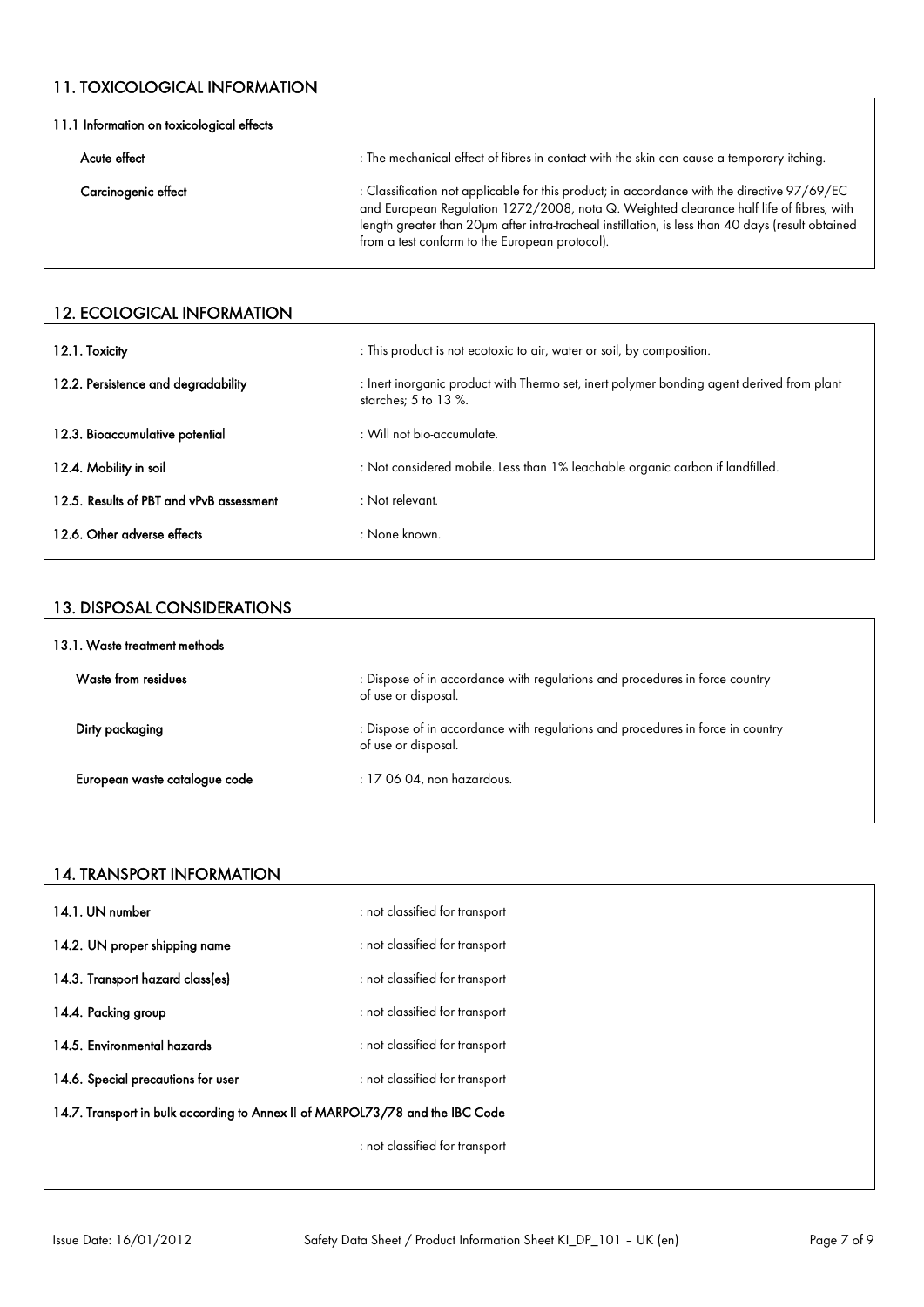### 15. REGULATORY INFORMATION

#### 15.1. Safety, health and environmental regulations/legislation specific for the substance or mixture

The European Regulation on Chemicals No 1907/2006, Registration, Evaluation, Authorisation & Restriction of Chemicals (REACH) enacted on June 1<sup>s</sup> 2007 requires the provision of Safety Data Sheet (SDS) for hazardous substances and mixtures / preparations.

Knauf Insulation mineral wool products (panels, batts or rolls), are defined as articles under REACH and therefore a Safety Data Sheet for these products is not a legal requirement.

In accordance with industry practice and voluntary commitments, Knauf Insulation has decided to continue to provide its customers with the appropriate information for the purpose of assuring safe handling and use of mineral wool throughout the product life.

This material Safety data sheet is in accordance with the EU directives 67/548/EEC, 1999/45/EEC, 1907/2006, 1272/2008 and 453/2010

15.2. Chemical safety assessment : not relevant.

#### 16. OTHER INFORMATION

All products manufactured by Knauf Insulation are made of non-classified fibres and are certified by EUCEB.

EUCEB, European Certification Board of Mineral Wool Products - [www.euceb.org,](http://www.euceb.org/) is a voluntary initiative by the mineral wool industry. It is an independent certification authority that guarantees that products are made of fibres, which comply with the exoneration criteria for carcinogenicity (Note Q) of the Directive 97/69/EC and the Regulation (EC) 1272/2008.

To ensure that fibres comply with the exoneration criteria all tests and supervision procedures are carried out by independent, expert qualified institutions. EUCEB ensures that the producers of mineral wool have put in place self-control measures.

The mineral wool producers commit to EUCEB to:

- supply sampling and analysis reports established by laboratories recognized by EUCEB, proving that the fibres comply with one of the four criteria of exoneration described in Note Q of the Directive 97/69/EC,
- be controlled, twice per year, of each production unit by an independent third party recognized by EUCEB (sampling and conformity to the initial chemical composition),
- put in place procedures of internal self-control in each production unit.

The products responding to the EUCEB certification are recognized by the EUCEB logo put on the packaging.



Further information can be obtained from:-

[www.Eurima.org](http://www.Eurima.org/) [www.knaufinsulation.com](http://www.knaufinsulation.com/)

Moreover, in 2001, the IARC, reclassified glass mineral wool fibres from Group 2B (possibly carcinogenic) to Group 3 « agent which cannot be classified as for their carcinogenicity to humans». (See Monograph Vol 81, [http://monographs.iarc.fr/\)](http://monographs.iarc.fr/))

Version: 1.16

Document revised: 16/01/2012, new document format Date of previous revisions: 22/10/2009, 06/10/10, 21/10/2010, 13/07/2011, 27/07/2011

This Safety Data Sheet does not constitute a workplace assessment

Information contained in this document represents the state of our knowledge regarding this product as of the date of issue of the document. Attention of users is drawn to possible risks taken when the product is used for other applications than the ones it has been designed for.